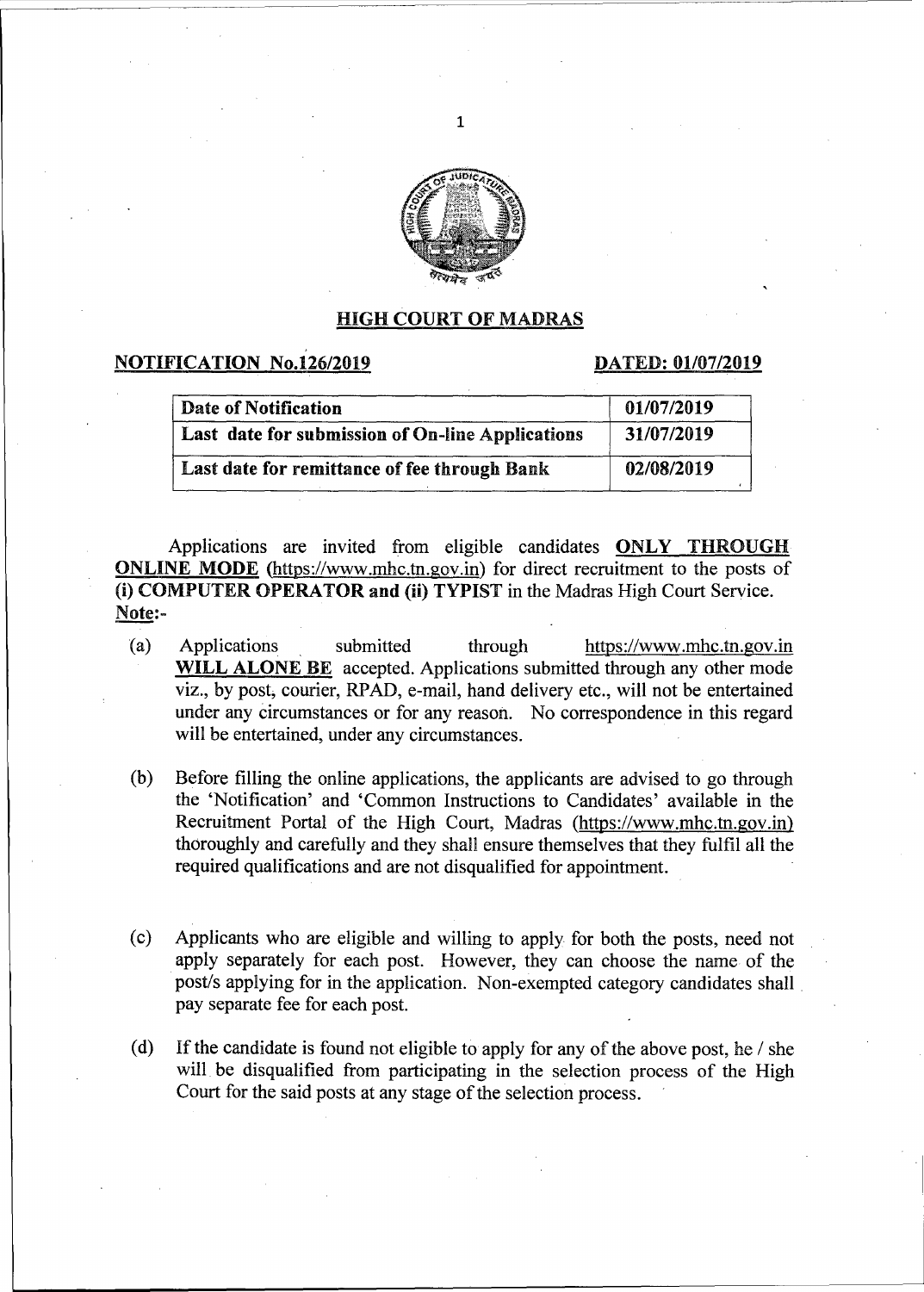# 2. NUMBER OF VACANCIES AND PAY SCALE:

| Sl.No. | <b>NAME OF THE</b><br><b>POST</b> | <b>SCALE OF PAY</b><br>(Revised)                    | No. OF<br><b>VACANCIES</b> |
|--------|-----------------------------------|-----------------------------------------------------|----------------------------|
|        | Computer Operator                 | Rs.20,600-65,500/-<br>$(\text{Level-10})$           | 76                         |
|        | Typist                            | $\text{Rs.19,500-62,000/-}$ +<br>Spl. Pay (Level-8) | 229                        |

# 3. DISTRIBUTION OF VACANCIES:-

| Computer Operator |                             |
|-------------------|-----------------------------|
| Typist            | As provided in the Annexure |

# NOTE:

The number of vacancies advertised for both the posts are only approximate and are liable for increase or decrease with reference to vacancy position at any time before finalisation of selection.

# 4.QUALIFICATION:-

# A) AGE (as on  $01.07.2019$ ):-

| Sl.<br>No. | Category of Applicant                                                                                                                                                                                                                                                                                                              | Minimum<br>Age (should<br>have<br>completed) | Maximum Age<br>(should not<br>have<br>completed) |
|------------|------------------------------------------------------------------------------------------------------------------------------------------------------------------------------------------------------------------------------------------------------------------------------------------------------------------------------------|----------------------------------------------|--------------------------------------------------|
| 1.         | For reserved categories <i>i.e.</i><br>SC /SC(A) /ST / MBC & DC / BC / BCM                                                                                                                                                                                                                                                         | 18 years                                     | 35 years                                         |
| 2.         | For Others / Unreserved categories<br>[i.e., Applicants not belonging to $SC / SC(A)$ ]<br>/ ST / MBC & DC / BC and BCM]<br>[Persons belonging to other States / Union<br>Territories i.e. except the State of Tamil<br>Nadu and the Union Territory of Puducherry,<br>will be treated only as 'Unreserved category<br>candidates] | 18 years                                     | 30 years                                         |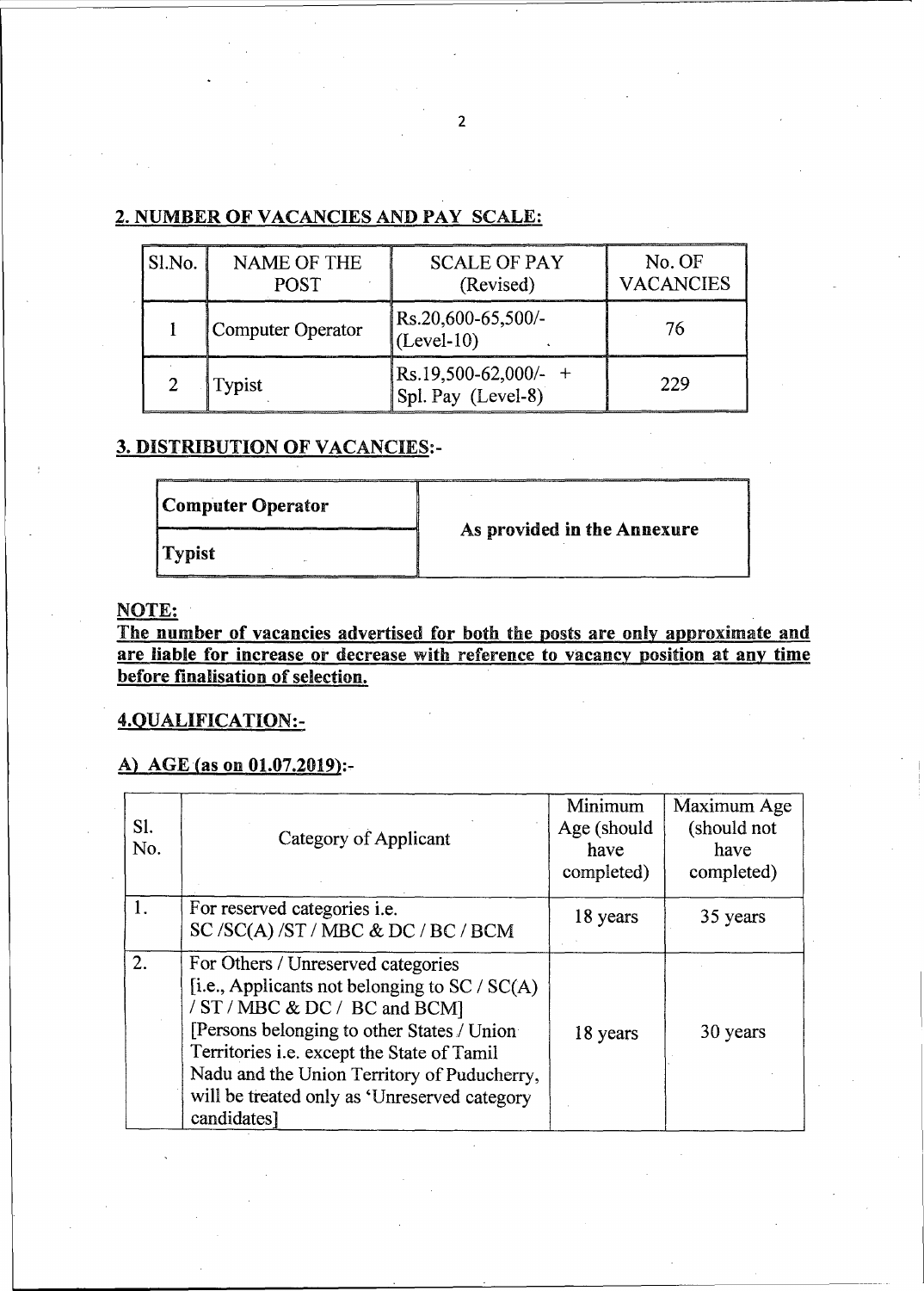| 3. | For In-Service candidates                                                                                                                                                                                                                                                                                                                                  |          |          |
|----|------------------------------------------------------------------------------------------------------------------------------------------------------------------------------------------------------------------------------------------------------------------------------------------------------------------------------------------------------------|----------|----------|
|    | ["In Service candidate" means -<br>Fulltime member or approved / unapproved<br>probationer of the Madras High Court<br>Service or Tamil Nadu Judicial Ministerial<br>Service or the Person appointed and<br>continuing in service as "Co-Terminus"<br>employee in the Madras High Court Service<br>as on the date of publication of this<br>Notification.] | 18 years | 45 years |

#### Explanation-

(i) Candidates should not have been born after 01.07.2001 and should not have been born before:

(a) 02.07.1984 (in case of reserved categories viz.,  $SC / SC(A) / ST /$ MBC&DC / BC / BCM)

(b). 02.07.1989 (in case of 'Others' i.e., unreserved category candidates / Candidates from other States / Union Territories)

(c) 02.07.1974 (in case of 'In-service' candidates).

(ii) The Persons belonging to State of Tamil Nadu / Union Territory of Puducherry and belonging to one of the communities viz., Scheduled Caste or Scheduled Caste (Arunthathiars) or Scheduled Tribe or Most Backward Classes & Denotified Communities or Backward Classes and Backward Classes (Muslims), as the case may be, will alone be treated as belonging to the respective communities. The persons belonging to other States / Union Territories (i.e. except State of Tamil Nadu and Union Territory of Puducherry) will be treated only as 'Unreserved Category candidates', even though they may belong to one of the reserved communities in their respective States or Union Territories. Therefore, they cannot seek either age Therefore, they cannot seek either age relaxation or reservation in appointment or fee concession, under any circumstances. They are required to fill up their category as "Unreserved Category (UR)" in the application form and can compete only under "Unreserved Category (UR)" by paying requisite fee. Applications of other States / other Union Territory candidates i.e. except State of Tamil Nadu and Union Territory of Puducherry, who have applied by citing their communal status in their respective States / Union Territories and without paying requisite fee and who are age barred (if they have completed 30 years of age as on  $1.7.2019$ ) will be summarily rejected and no correspondence in this regard will be entertained.

(iii) No special age concession is applicable for Differently Abled Candidates, Destitute Widow and Ex-Servicemen.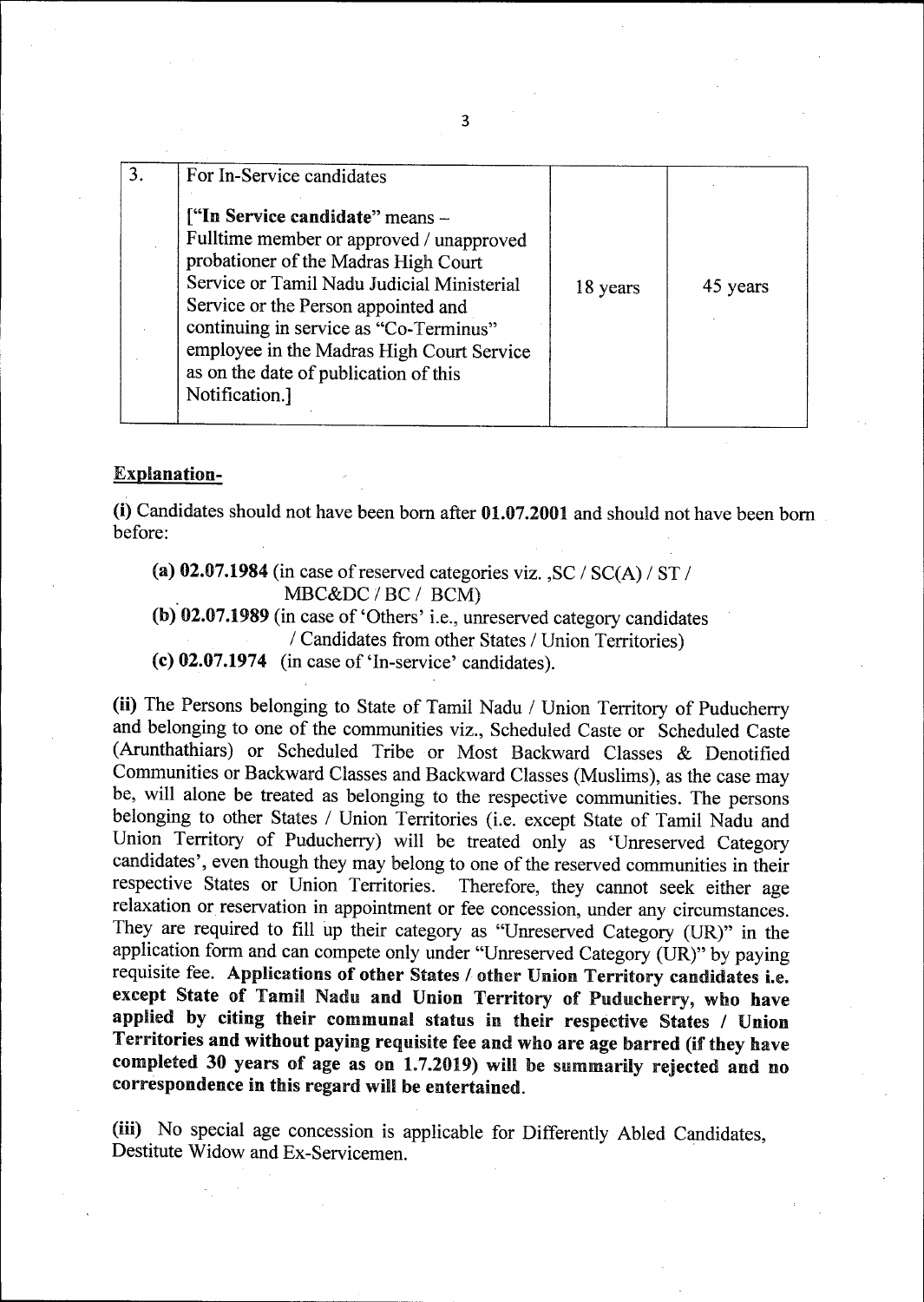(iv) The applicants who are full time members or approved  $\ell$  unapproved probationers in the Madras High Court Service or Tamil Nadu Judicial Ministerial Service should obtain "No Objection Certificate" from their Head of Department / Appointing Authority, as prescribed in Annexure-B of the Common Instructions to Candidates, subsequent to this Notification and shall produce the same whenever called for. Failure to produce the 'No Objection Certificate', when called for, will lead to rejection of their candidature. However, such candidates need not submit their applications through proper channel. They can submit their on-line applications directly, after duly informing their Head of Department / Appointing Authority in writing. However, 'No Objection Certificate' is not necessary in the case of the co-terminus employees working in the Madras High Court as on the date of publication of this Notification.

| SI.<br>No | Name of the Post     | <b>Educational and Technical</b><br><b>Qualifications</b>                                                                                                                                                                                                                                                                                                                                                                                                                                                                                                                                                                                            |
|-----------|----------------------|------------------------------------------------------------------------------------------------------------------------------------------------------------------------------------------------------------------------------------------------------------------------------------------------------------------------------------------------------------------------------------------------------------------------------------------------------------------------------------------------------------------------------------------------------------------------------------------------------------------------------------------------------|
|           | Computer<br>Operator | Any Bachelor degree in Computer<br>Science / Computer Applications from<br>a recognized University of Indian Union<br>in $10+2+3$ or $11+1+3$ pattern, or any<br>Bachelor Degree in Science, Arts,<br>Commerce, Engineering, Medicine or<br>any other discipline of a Recognised<br>University in Indian Union, in $10 + 2 + 3$<br>or $11 + 1 + 3$ pattern, with a Diploma in<br>Computer Applications from any<br>recognized University or any Institute<br>recognized by the All India Council for<br>Technical Education, and must have<br>passed the Government Technical<br>Examination in Typewriting in English<br>and Tamil by Higher Grade. |

# B. EDUCATIONAL AND TECHNICAL QUALIFICATIONS: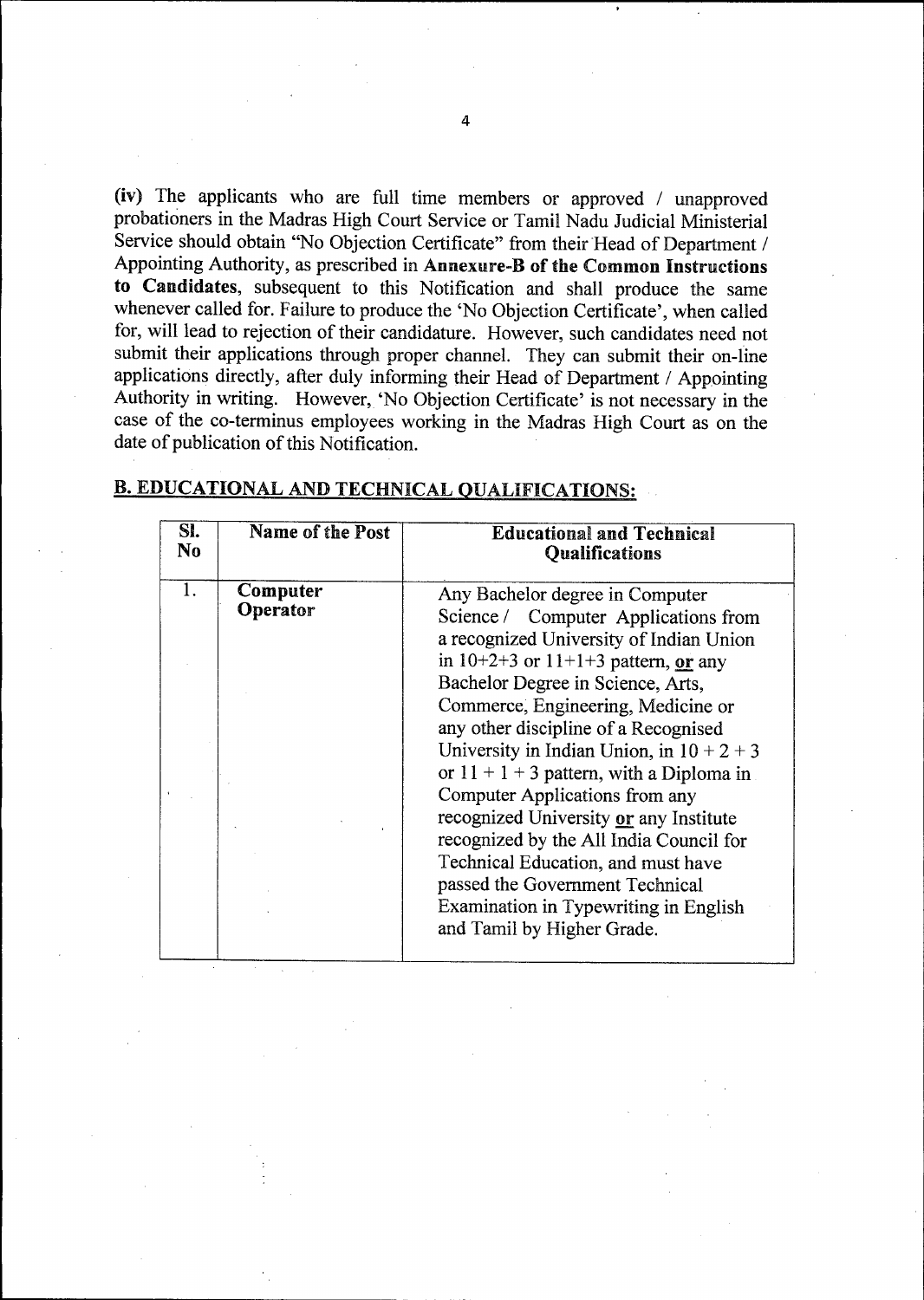| $\overline{2.}$ | <b>Typist</b> |                                               |
|-----------------|---------------|-----------------------------------------------|
|                 |               | a) Any Bachelor Degree in Science, Arts,      |
|                 |               | Commerce, Engineering, Medicine, or           |
|                 |               | any other discipline of a Recognised          |
|                 |               | University in Indian Union, in $10+2+3$ or    |
|                 |               | $11+1+3$ pattern.                             |
|                 |               | b) Must have passed the Government            |
|                 |               | Technical Examination in Typewriting by       |
|                 |               | the Higher Grade in Tamil and English.        |
|                 |               | c) Must have passed the Certificate Course    |
|                 |               | in Computer on Office Automation,             |
|                 |               | conducted by the Directorate of Technical     |
|                 |               | Education.                                    |
|                 |               | Note:                                         |
|                 |               | (i) However, candidates who do not possess    |
|                 |               | the qualification i.e., Certificate Course in |
|                 |               | Computer on Office Automation may also        |
|                 |               |                                               |
|                 |               | apply for appointment by direct recruitment.  |
|                 |               | If selected, they should acquire such         |
|                 |               | qualification within the period of their      |
|                 |               | probation.                                    |
|                 |               | (ii) Those who possess Degree (or) Diploma    |
|                 |               | in Computer Science (or) Computer             |
|                 |               | Engineering as one of the subjects approved   |
|                 |               | by the University Grant Commission / All      |
|                 |               | India Council for Technical Education /       |
|                 |               | Directorate of Technical Education (or) an    |
|                 |               | equivalent body are exempted from passing     |
|                 |               | the "Certificate Course in Computer on        |
|                 |               | Office Automation" conducted by the           |
|                 |               | Directorate of Technical Education.           |
|                 |               |                                               |

# 5. EXAMINATION FEE:-

| Sl. No. | Category                                                                                                                                                        | Amount                      |
|---------|-----------------------------------------------------------------------------------------------------------------------------------------------------------------|-----------------------------|
| (i)     | BC / BCM / MBC & DC / Others                                                                                                                                    | $Rs.300/-$ for each<br>post |
| (ii)    | SC / SC(A) / ST<br>(Fee exemption is applicable only to SC / SC (A)<br>/ ST candidates belonging to the State of Tamil<br>Nadu / Union Territory of Puducherry) | <b>Total Exemption</b>      |

5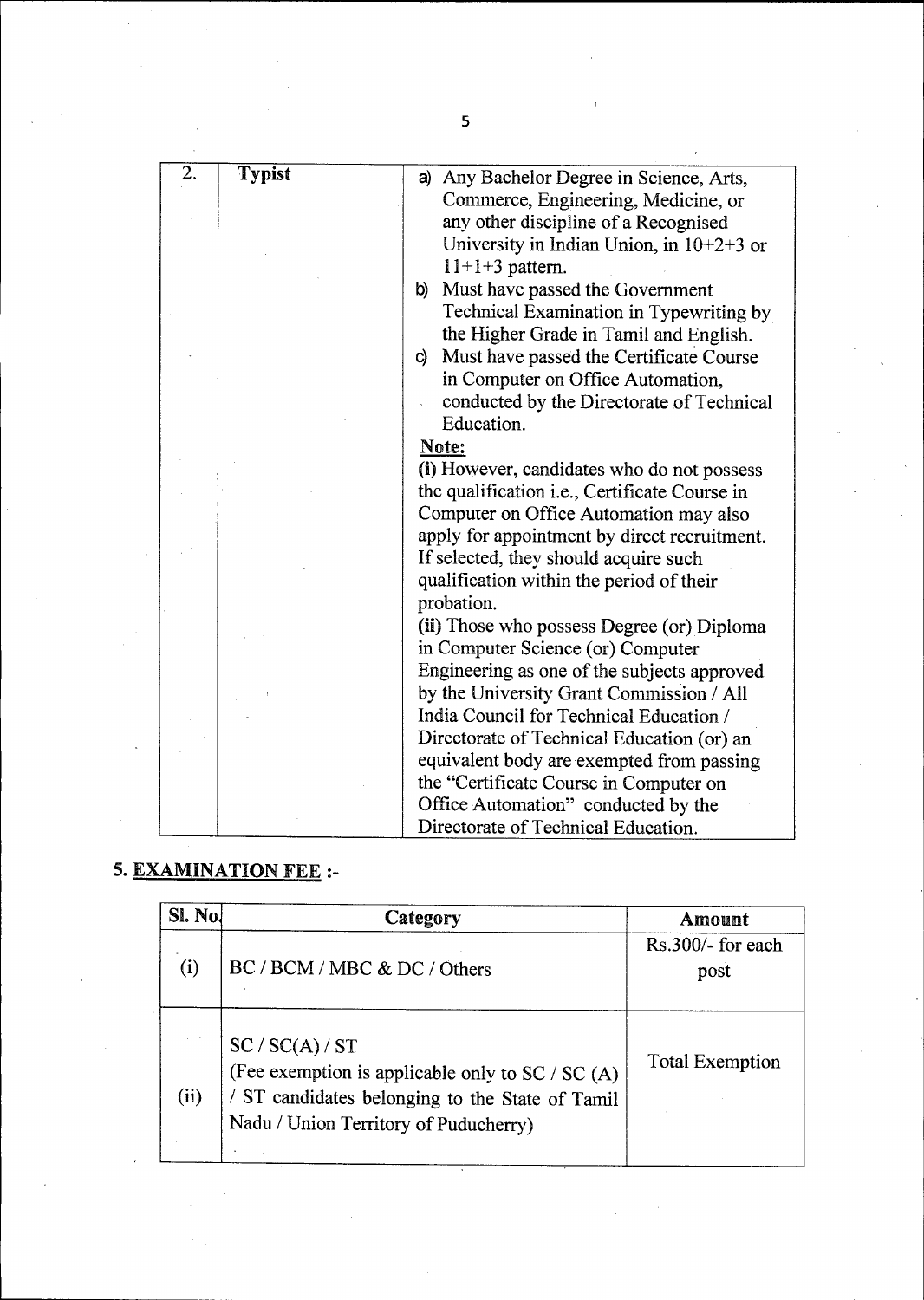| (iii) | Differently Abled Persons and Destitute Widow<br>of all communities:<br>(a) For differently Abled Persons, the disability<br>should not be less than 40% [Benchmark]<br>Disabilities]<br>(b) For Destitute Widows, the Destitute Widow<br>Certificate should have been obtained from | <b>Total Exemption</b> |
|-------|--------------------------------------------------------------------------------------------------------------------------------------------------------------------------------------------------------------------------------------------------------------------------------------|------------------------|
|       | Revenue Divisional Officer / Sub Collector /                                                                                                                                                                                                                                         |                        |
|       | Assistant Collector.                                                                                                                                                                                                                                                                 |                        |

#### Note:

- 1. Persons claiming Fee concession referred to above and other claims made in the application, have to produce evidence for such claims as and when called for. Otherwise, their applications will be summarily rejected and no correspondence in this regard will be entertained.
- 2. The application of the candidate who makes false claim/suppression of information for fee concession or age relaxation or any other benefits, will be rejected at any stage of selection.

#### 6. MODE OF SELECTION:-

The selection of candidates will be based on (a) Written Examination, (b) Skill Test and (c) Oral Test in the following manner:

#### (A) WRITTEN EXAMINATION:

### (i) PARTS - A, B & C (COMMON FOR BOTH THE POSTS OF COMPUTER OPERATOR AND TYPIST): (MAXIMUM MARKS: 75)

.1

The Written Examination will consist of 75 multiple choice questions (objective type) in OMR Answer Sheets. Each question will carry one mark. Duration: 90 Minutes. The question paper will consist of:

| PART-A: | General English (Tamil Nadu State syllabus - SSLC | Minimum    |
|---------|---------------------------------------------------|------------|
|         | Standard) (For 25 Marks)                          | Qualifying |
|         |                                                   | Marks: 8   |
| PART-B: | General Tamil (Tamil Nadu State syllabus - SSLC   | Minimum    |
|         | Standard) (For 15 Marks)                          | Qualifying |
|         |                                                   | Marks: 5   |
|         |                                                   |            |
|         |                                                   |            |

6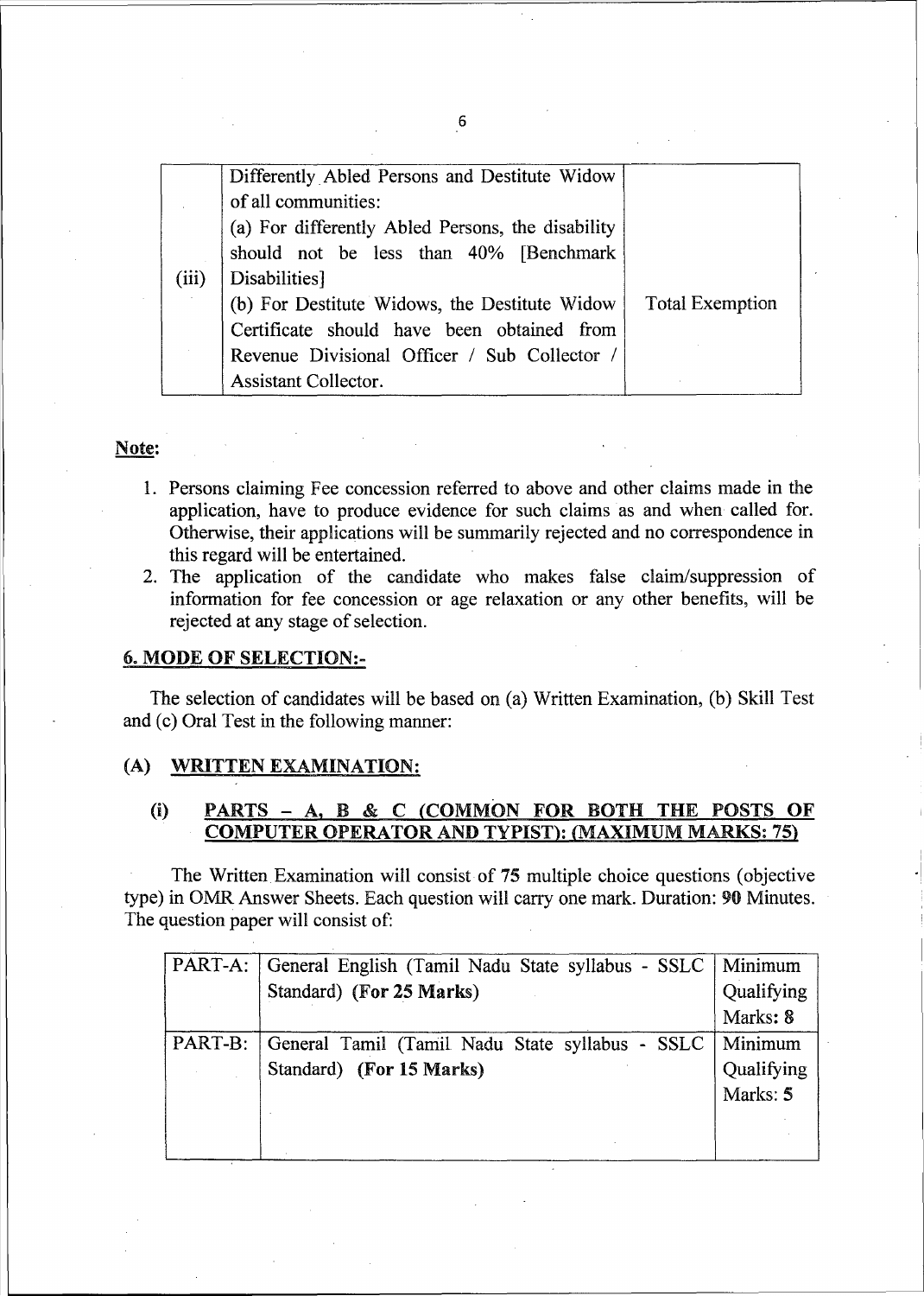|         | (i)General Knowledge,                 |                 | Minimum    |
|---------|---------------------------------------|-----------------|------------|
| PART-C: | (ii) Numerical and Mental Ability     | Degree standard | Qualifying |
|         | (iii) Analytical and Reasoning Skills |                 | Marks: 11  |
|         | (iv) General Intelligence             |                 |            |
|         |                                       |                 |            |
|         | (v) Basic knowledge in Computers      |                 |            |
|         | (In all, for 35 Marks)                |                 |            |

# (ii) PART  $\div$  D (ONLY FOR THE POST OF COMPUTER OPERATOR): (MAXIMUM MARKS: 75)

The Written Examination will consist of 75 multiple choice questions e type) in OMR Answer Sheets. Each question will carry one mark. (objective type) in OMR Answer Sheets. Duration: 90 minutes. (Minimum qualifying marks: 24).

-(Syllabus: Computer Applications (Diploma Standard): Fundamentals of Computer, Computer organization, Basics of operating system, Word Processor, working with spreadsheets, working with Power Point, working with access, computer communication, basic trouble shooting, working with external devices etc.)

### Note:

- $\triangleright$  The candidates applying only for the post of Typist, should answer only Parts 'A', 'B' and 'C' of the question paper, i.e. for 75 Marks and shall secure minimum qualifying marks in each part of the question paper viz. Parts A, B and C separately.
- $\triangleright$  The candidates applying only for the Post of Computer Operator, or for both the Posts viz., Typist and Computer Operator, should answer Parts 'A', 'B', 'C' and 'D' of the question paper i.e. for 150 Marks and shall secure minimum qualifying marks in each part of the question paper, viz. Parts A, B, C and D separately.
- **Figure** The questions in Part C of the question paper will be bi-lingual i.e. both in English and Tamil. In case of any inconsistency between English and Tamil versions of the questions, the English version will prevail over the Tamil version.
- **Figure 1** The questions in part -D of the question paper will be in English only.

L........-------------------------------------------

**>**. The candidates for Skill Test will be shortlisted, based on merit in the written examination, at a ratio not exceeding 10 times the number of vacancies or as may be decided by the Hon'ble High Court, following the rule of reservation. However, in each reservation group, all the candidates, who secure the same mark as that of the cut-off mark for their reservation group, in the written examination, will be admitted to the Skill Test. Therefore, mere securing the

7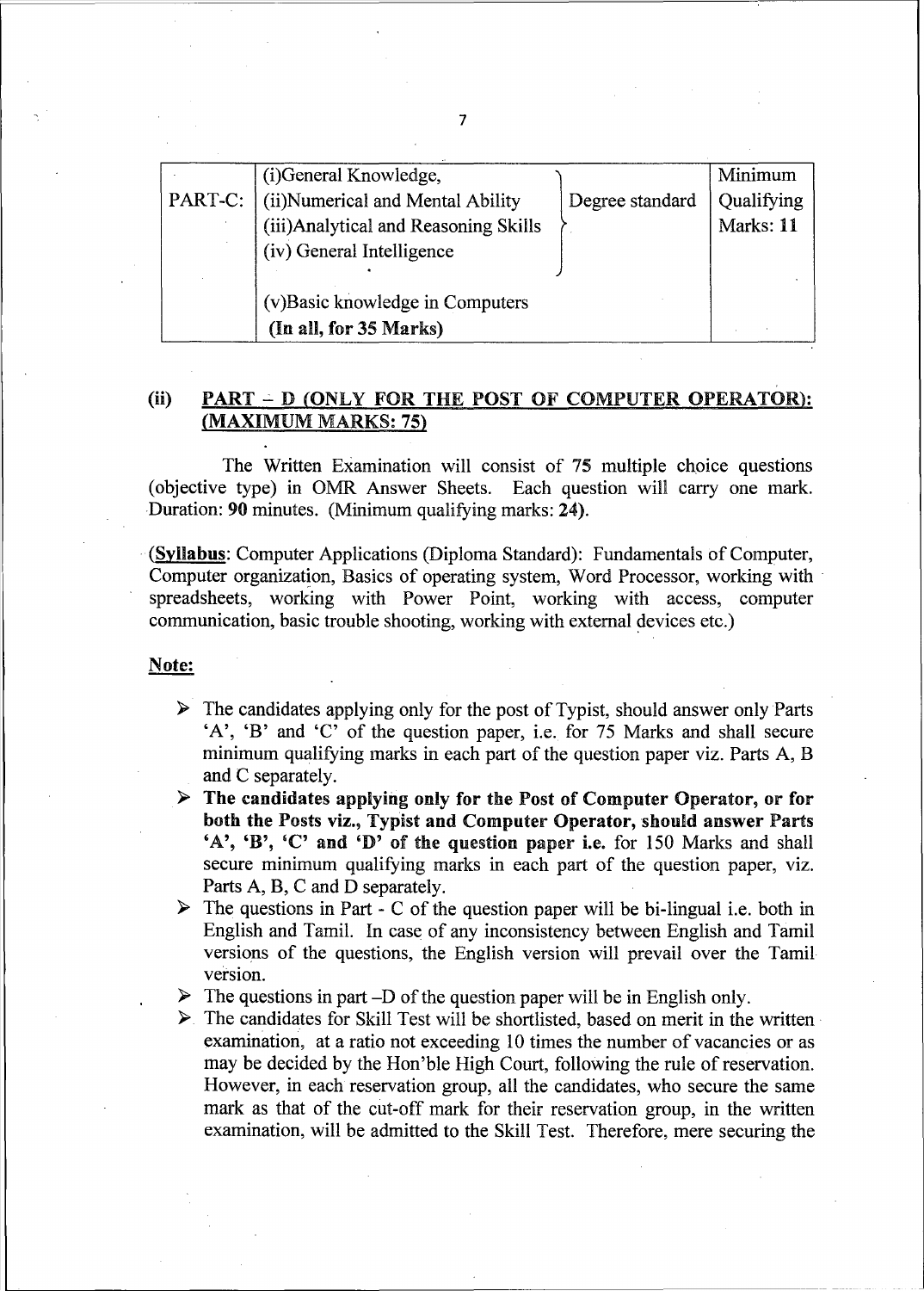minimum qualifying marks in the Written Examination will not confer any right on the candidate to get qualified for the Skill Test.

 $\triangleright$  Any representation from candidates for changing the dates of examination

I selection process, change of examination centre, for relaxation of conditions mentioned in the advertisement or exam related direction or guidelines or minimum marks or qualification  $\ell$  requirement etc. or for revaluation  $\ell$  retotalling will not be entertained, under any circumstances.

#### (B) SKILL TEST:

#### (i) FOR THE POST OF COMPUTER OPERATOR:

(a) Computer Aided Test -Maximum Marks: 75. Duration: 90 Minutes. (Minimum Qualifying Marks: 34)

(The knowledge of the candidates will be tested on computers practically in : Windows and Linux, Libre Open Office, Microsoft Office (Word, Excel and Power Point), Basic knowledge in Computer, Computer peripherals, Trouble shooting, Installation and best practices, Internet Technology, Data Entry, DTP Works, Using Utility and Application Software, MS Access, File Uploading and Downloading) (b) Typing Test:

- 1. English Typewriting Test (45 words per minute). Duration 10 minutes. Maximum marks: 100. Minimum Qualifying Marks: 45.
- 2. Tamil Typewriting Test (45 words per minute). Duration 10 minutes. Maximum marks: 100. Minimum Qualifying Marks: 45.

Note: Candidates typewriting skill will be tested only on computers in the High Court premises at the principal seat at Chennai or as may be decided by the High Court. Computers will be provided by the High Court. No typewriters will be provided / permitted. For Tamil typewriting test on computers, only 'MCL BHARATHI' font is permitted. Therefore, candidates are advised to practice Tamil typewriting only in MCL BHARA THI font for their convenience in the skill test.

### (ii) FOR THE POST OF TYPIST:

(a) Basic Computer Skill Test: Maximum Marks:75. Duration: 90 Minutes. Minimum Qualifying Marks: 34.

(The knowledge of the candidates will be tested on computers practically in their Basic knowledge in Computers, Wipro Open Office, Microsoft Office -Word, Excel, Power Point, DTP works etc.)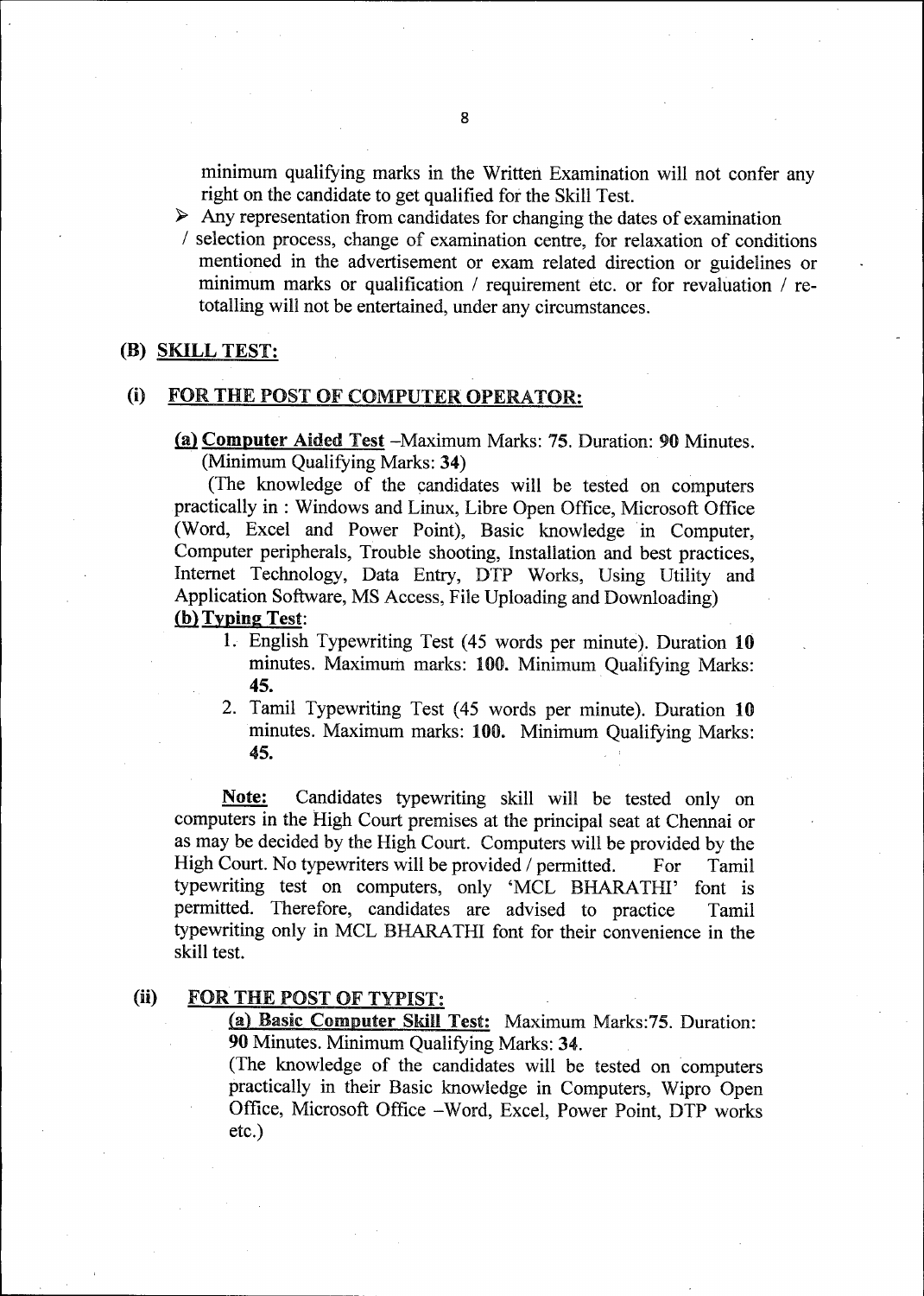#### (b)Typing Test:

- I. English Typewriting Test ( 45 words per minute). Duration: 10 minutes. Maximum marks:lOO. Minimum Qualifying Marks: 45
- 2. Tamil Typewriting Test (45 words per minute ). Duration: 10 minutes. Maximum marks:lOO. Minimum Qualifying Marks: 45

Note: Candidates typewriting skill will be tested only on computers in the High Court premises at the principal seat at Chennai or as may be decided by the High Court. Computers will be provided by the High Court. No typewriters will be provided / permitted. For Tamil typewriting test on computers, only 'MCL BHARATHI' font is permitted. Therefore, candidates are advised to practice Tamil typewriting only in MCL BHARA THI font for their convenience in the skill test.

#### (C) ORAL TEST: (Maximum Marks: 15. Minimum qualifying marks: 5):-

- $\triangleright$  For Oral Test, the candidates will be shortlisted, as per merit, based on the combined marks secured by them in the Written Examination and Skill Test in the ratio of  $1:2$  or  $1:3$  or such number as may be decided by the Hon'ble High Court with reference to the number of vacancies, from and out of the qualified candidates in the Written Examination and Skill Test, following the rule of reservation for each post separately.
- $\triangleright$  The object of oral test is to assess the suitability of the candidates, by judging their mental alertness, skills, attitude, ethics, character, communication skill etc.

#### 7. METHOD OF EVALUATION OF TYPING TEST:

Evaluation of Typing Test papers will be done as pet the scheme of valuation for Typewriting issued by the Directorate of Technical Education, Tamil Nadu.

# 8. PREPARATION OF SELECTION LIST:

Selection of candidates will be made on the basis of combined marks secured by the candidates in the written examination, skill Test and the Oral Test, as per merit by following the Rule of reservation, for each post separately.

#### 9. PLACE OF POSTING:

The selected candidates will be posted either in the Principal Seat at Madras or at Madurai Bench of the Madras High Court or Tamil Nadu State Judicial Academy, Chennai or Regional Centre of Tamil Nadu State Judicial Academy at Coimbatore or Madurai and are also liable to be transferred from one place to another at any time, depending on the administrative needs and exigencies.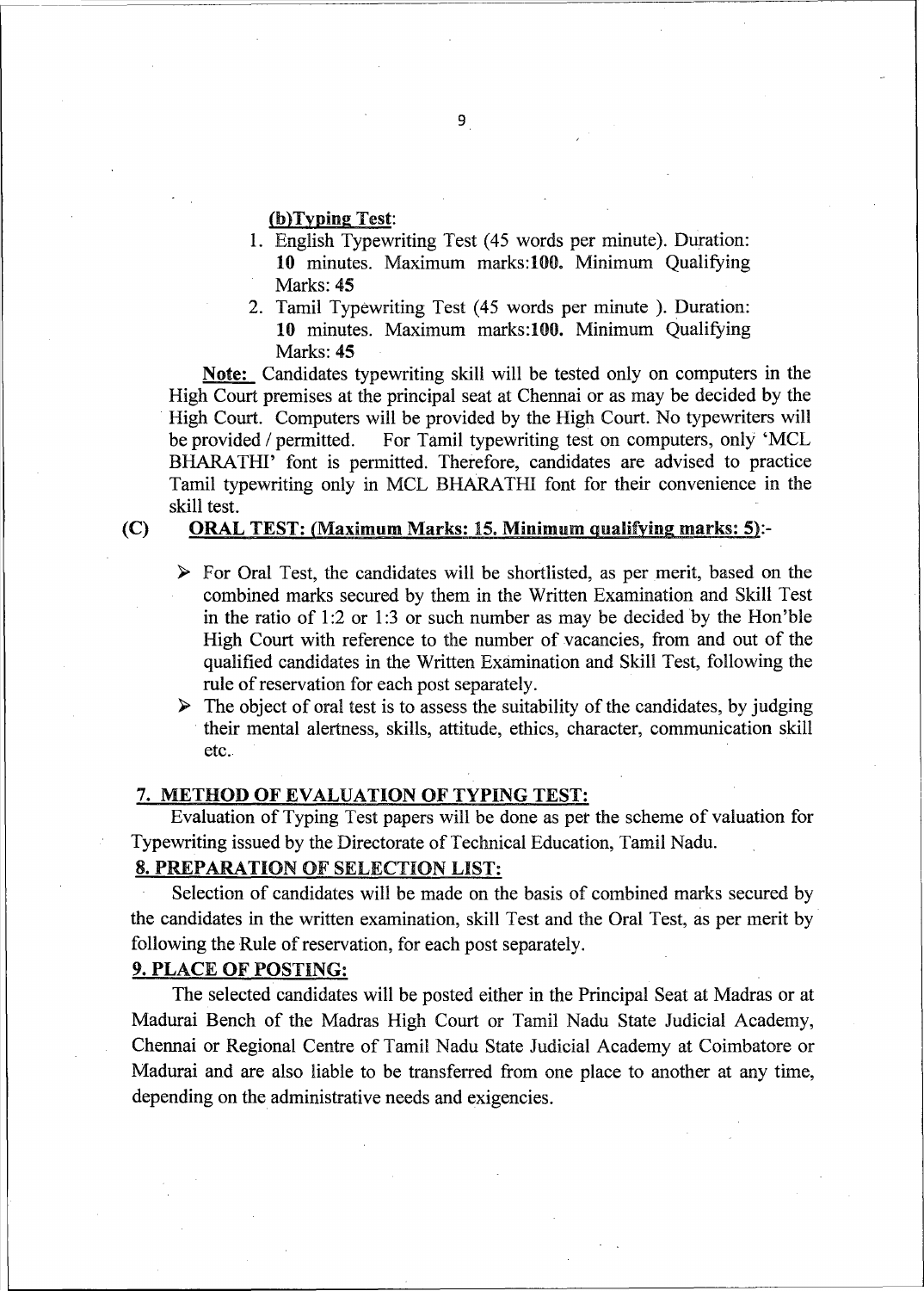#### 10. EXAMINATION CENTRES:

(a) The Written Examination will be held at Chennai and/or any other place as may be decided by the Madras High Court. Request for change of venue will not be entertained under any circumstances.

(b) The Skill Test and the Oral Test will be held at Chennai and the dates of the same will be intimated to the eligible candidates in due course after written examination by Notification in the recruitment portal of the High Court, Madras.

(c) No TA/DA will be paid to the candidates to appear for the Written Examination / Skill Test / Oral Test.

## HIGH COURT, MADRAS DATED: 01/07/2019

### **C. KUMARAPPAN** REGISTRAR GENERAL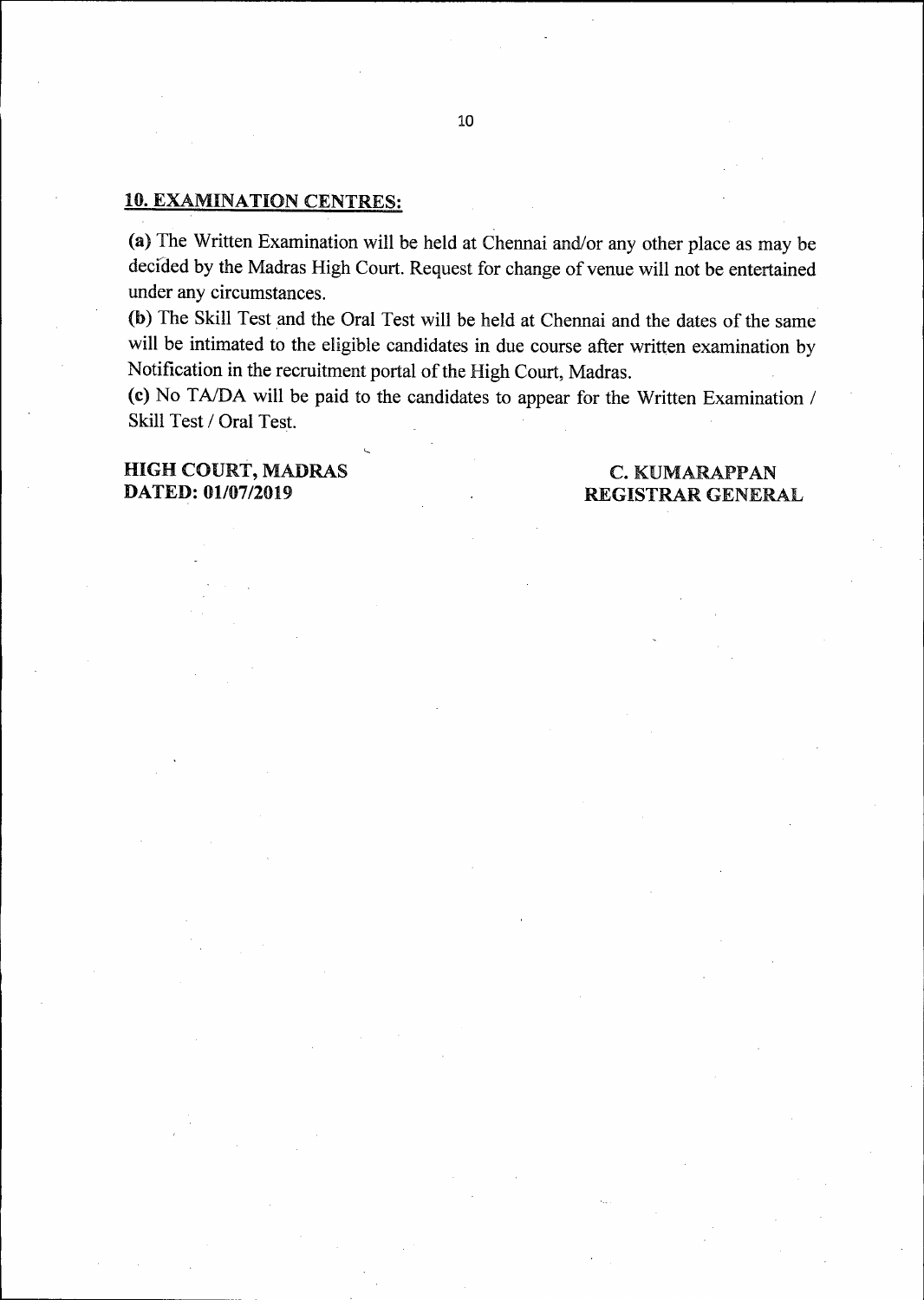# 

# ANNEXURE TO NOTIFICATION NO.126/2019

# DISTRIBUTION OF VACANCIES FOR THE POST OF COMPUTER OPERATOR

| SI.No.         | Category                                                                    | No. of                  |  |
|----------------|-----------------------------------------------------------------------------|-------------------------|--|
|                |                                                                             | vacancies               |  |
| $\mathbf{1}$   | GT                                                                          | 12                      |  |
| $\overline{2}$ | GT (EX-SER)                                                                 | $\mathbf{1}$            |  |
| 3              | GT (PSTM)                                                                   | $\overline{\mathbf{3}}$ |  |
| 4              | GT (W)                                                                      | 5                       |  |
| 5              | GT (W)(DW)                                                                  | $\mathbf{1}$            |  |
| 6              | GT (W) (PSTM)                                                               | $\mathbf{1}$            |  |
| $\overline{7}$ | BC (Other than Backward Class Muslim)                                       | 11                      |  |
| 8              | BC (Other than Backward Class Muslim) (EX-SER)                              | $\mathbf 1$             |  |
| 9              | BC (Other than Backward Class Muslim) (PSTM)                                | $\overline{2}$          |  |
| 10             | BC (Other than Backward Class Muslim) (W)                                   | 4                       |  |
| 11             | BC (Other than Backward Class Muslim) (W)(DW)                               | $\mathbf{1}$            |  |
| 12             | BC (Other than Backward Class Muslim) (W)(PSTM)                             | $\mathbf{1}$            |  |
| 13             | BC (Other than Backward Class Muslim) (Blindness & Low Vision)              | $\mathbf{1}$            |  |
| 14             | BC(M)                                                                       | $\mathbf{1}$            |  |
| 15             | BC(M)(W)                                                                    | $\mathbf{1}$            |  |
| 16             | MBC/DC                                                                      | $\overline{7}$          |  |
| 17             | MBC/DC (EX-SER)                                                             | $\mathbf{1}$            |  |
| 18             | MBC/DC (PSTM)                                                               | $\overline{2}$          |  |
| 19             | MBC/DC(W)                                                                   | $\mathbf{2}$            |  |
| 20             | MBC/DC(W)(DW)                                                               | $\mathbf{1}$            |  |
| 21             | MBC/DC(W) (PSTM)                                                            | $\mathbf{1}$            |  |
| 22             | MBC/DC (Deaf and Hard of Hearing)                                           | $\mathbf{1}$            |  |
| 23             | <b>SC</b>                                                                   | 5                       |  |
| 24             | SC (PSTM)                                                                   | $\overline{2}$          |  |
| 25             | SC(W)                                                                       | 3                       |  |
| 26             | SC(W) (PSTM)                                                                | $\mathbf{1}$            |  |
| 27             | SC (Locomotor disability including cerebral palsy, Leprosy cured, dwarfism, |                         |  |
|                | <b>Acid attack victims and Muscular Dystrophy)</b>                          | 1                       |  |
| 28             | SC(A)                                                                       | $\mathbf{2}$            |  |
| 29             | lst                                                                         | 1                       |  |
|                | <b>TOTAL</b>                                                                | 76                      |  |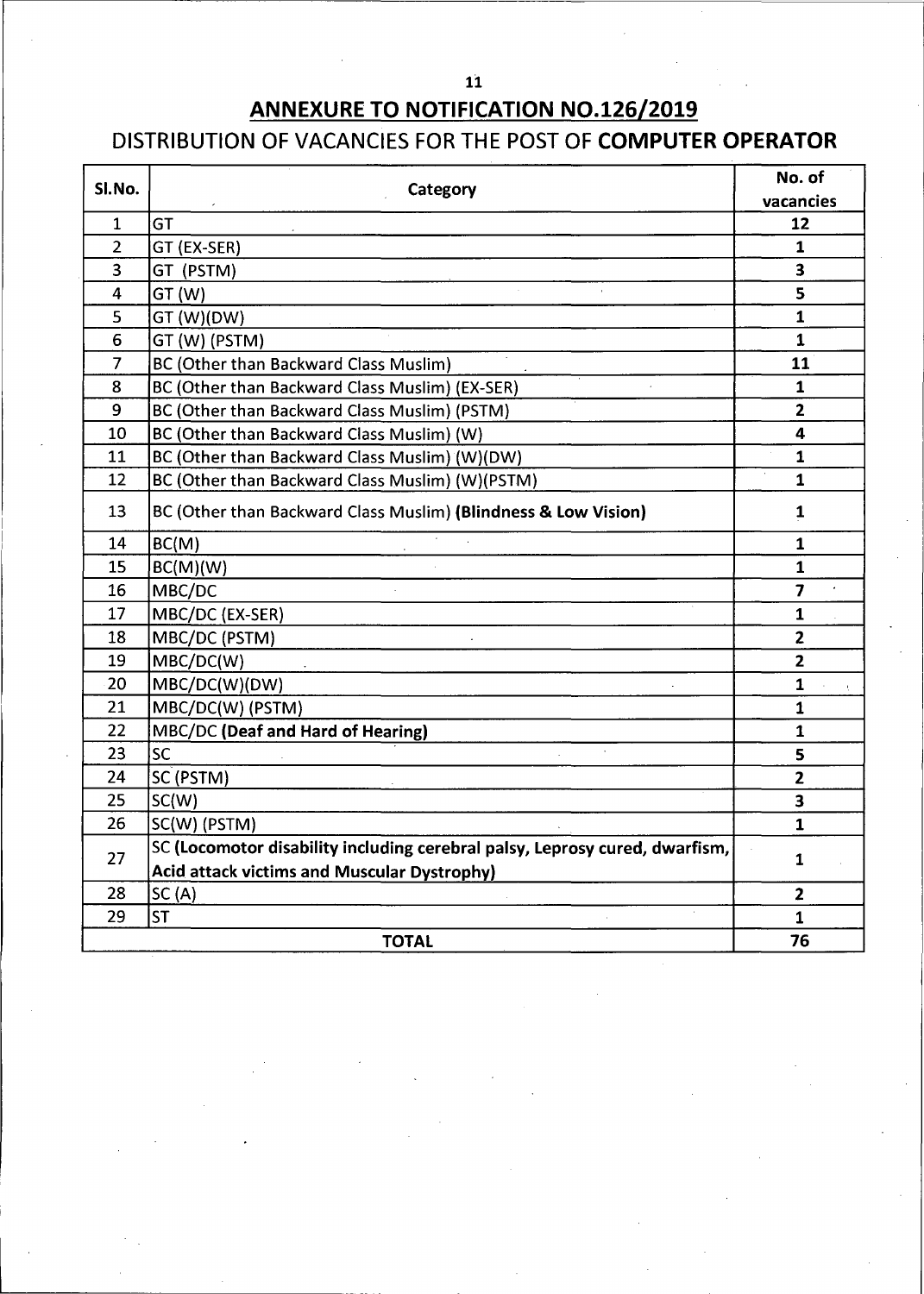# DISTRIBUTION OF VACANCIES FOR THE POST OF TYPIST

| SI.            | Category                                                                                                                                                      | No. of                  |
|----------------|---------------------------------------------------------------------------------------------------------------------------------------------------------------|-------------------------|
| No.            |                                                                                                                                                               | vacancies               |
| $\mathbf{1}$   | GT                                                                                                                                                            | 35                      |
| $\overline{2}$ | GT (EX-SER)                                                                                                                                                   | $\overline{\mathbf{2}}$ |
| 3              | GT (EX-SER) PSTM                                                                                                                                              | 1                       |
| 4              | GT (PSTM)                                                                                                                                                     | 9                       |
| 5              | GT (W)                                                                                                                                                        | 15                      |
| 6              | GT (W) (PSTM)                                                                                                                                                 | 4                       |
| $\overline{7}$ | GT (W)(DW)                                                                                                                                                    | 1                       |
| 8              | GT (W) (DW) PSTM                                                                                                                                              | 1                       |
| 9              | GT (Autism, Intellectual disability, specific Learning disability Mental illness /<br><b>Multiple disability)</b>                                             | 1                       |
| 10             | GT (Deaf and Hard of Hearing)                                                                                                                                 | $\mathbf{1}$            |
|                | GT (Locomotor disability including cerebral palsy, Leprosy cured, dwarfism,                                                                                   |                         |
| 11             | <b>Acid attack victims and Muscular Dystrophy)</b>                                                                                                            | 1                       |
| 12             | BC (Other than Backward Class Muslim)                                                                                                                         | 30                      |
| 13             | BC (Other than Backward Class Muslim) (EX-SER)                                                                                                                | 3                       |
| 14             | BC (Other than Backward Class Muslim) (PSTM)                                                                                                                  | 8                       |
| 15             | BC (Other than Backward Class Muslim) (W)                                                                                                                     | 13                      |
| 16             | BC (Other than Backward Class Muslim) (W)(PSTM)                                                                                                               | 4                       |
| 17             | BC (Other than Backward Class Muslim) (W)(DW)                                                                                                                 | 1                       |
| 18             | BC (Other than Backward Class Muslim) (W)(DW) (PSTM)                                                                                                          | $\mathbf{1}$            |
| 19             | BC (Other than Backward Class Muslim) (Deaf and Hard of Hearing)                                                                                              | 1                       |
| 20             |                                                                                                                                                               |                         |
|                | BC (Other than Backward Class Muslim) (Locomotor disability including cerebral<br>palsy, Leprosy cured, dwarfism, Acid attack victims and Muscular Dystrophy) | 1                       |
| 21             | BC(M)                                                                                                                                                         | $\overline{2}$          |
| 22             | BC(M) (EX-SER)                                                                                                                                                | 1                       |
| 23             | BC(M) (PSTM)                                                                                                                                                  | $\mathbf{1}$            |
| 24             | BC(M)(W)                                                                                                                                                      | $\mathbf{1}$            |
| 25             | BC(M) (W) (PSTM)                                                                                                                                              | $\mathbf{1}$            |
|                | BC (M) (Locomotor disability including cerebral palsy, Leprosy cured, dwarfism,                                                                               |                         |
| 26             | <b>Acid attack victims and Muscular Dystrophy)</b>                                                                                                            | $\mathbf{1}$            |
| 27             | MBC/DC                                                                                                                                                        | 23                      |
| 28             | MBC / DC (EX-SER)                                                                                                                                             | $\overline{2}$          |
| 29             | MBC / DC (EX-SER) (PSTM)                                                                                                                                      | $\mathbf{1}$            |
| 30             | MBC/DC (PSTM)                                                                                                                                                 | 6                       |
| 31             | MBC/DC(W)                                                                                                                                                     | 9                       |
| 32             | MBC/DC (W) (DW) (PSTM)                                                                                                                                        | $\mathbf{1}$            |
| 33             | MBC/DC(W) (PSTM)                                                                                                                                              | $\overline{2}$          |
| 34             | MBC/DC (Autism, Intellectual disability, specific Learning disability Mental                                                                                  | $\mathbf{1}$            |
|                | illness / Multiple disability)                                                                                                                                |                         |
| 35             | lsc                                                                                                                                                           | 16                      |
| 36             | SC (EX-SER)                                                                                                                                                   | $\mathbf{1}$            |
| 37             | SC (EX-SER) (PSTM)                                                                                                                                            | $\mathbf{1}$            |
| 38             | SC (PSTM)                                                                                                                                                     | 4                       |
| 39             | SC(W)                                                                                                                                                         | $\overline{\mathbf{z}}$ |
| 40             | SC (W) (DW) (PSTM)                                                                                                                                            | $\mathbf{1}$            |